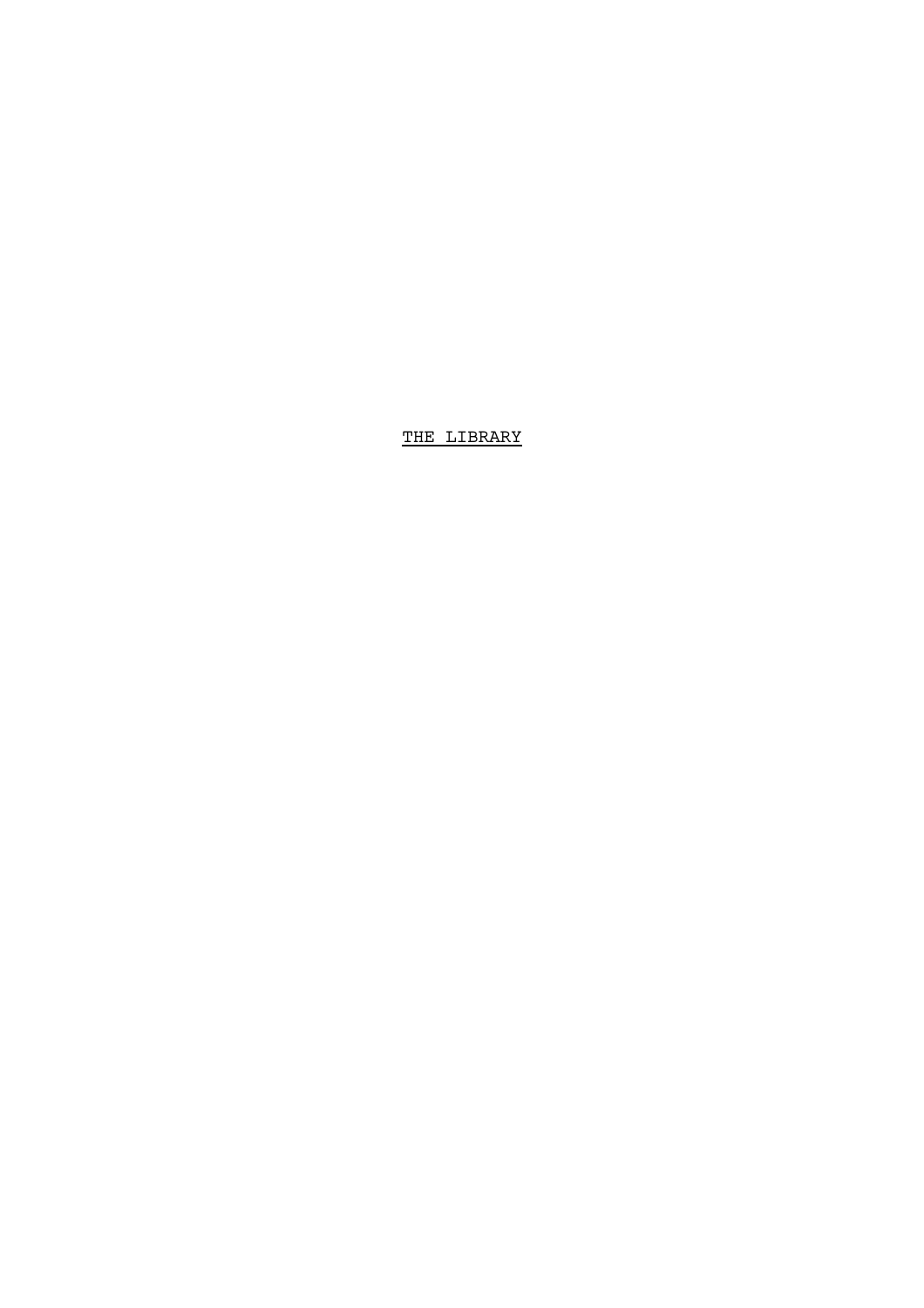## INT. DAY 1PM. PUBLIC LIBRARY.

Clarke (26, librarian) is standing at the main desk sorting a pile of books. He is wearing perfectly shined shoes and propped up next to them is an upturned sign from a union march with 'Save Our Library' written on it. He picks up the books and leaves the desk.

He walks through the aisles of an immaculate, empty library placing the books back on the shelves. Straightening them meticulously as he goes. He passes a sign that says "Due to thieves, DVDs can be collected from reception". He stops at the bookshelf labelled 'Fiction'. He picks out a thick book entitled 'The Count of Monte Cristo' By Alexandre Dumas. He opens it to a page with a tiny fold in the corner.

CUT TO:

### INT. DAY 1:30PM. PUBLIC LIBRARY.

Clarke is standing at the library desk on the phone. The book is open, sat on top of a clipboard holding a petition form with no names.

> CLARKE Yes, tomorrow so you'll need to bring them back between 9 and 4. (pause) Well if no one's available you can return them using the self service machines.

A young woman (Brook, 23) walks in carrying a bag full of books. Clarke greets her with a smile, she ignores him and pours the books out over the counter. He starts to process them whilst on the phone. Brook walks off into the library

> CLARKE (CONT'D) I know, me neither but that's technology for you. Imagine where we'll be ten years from now. (pause) No, I mean 'we' as in humanity as a whole, not just you and m--awww don't, that's--you'll still be around. (confused) Okay... Why? What of? (pause) 'Breasts'?! (pause) Errrrm, just off the top of my head...'Basters' or maybe 'Brasset' which is borderline because it's just an old word for 'brassard' which wouldn't work.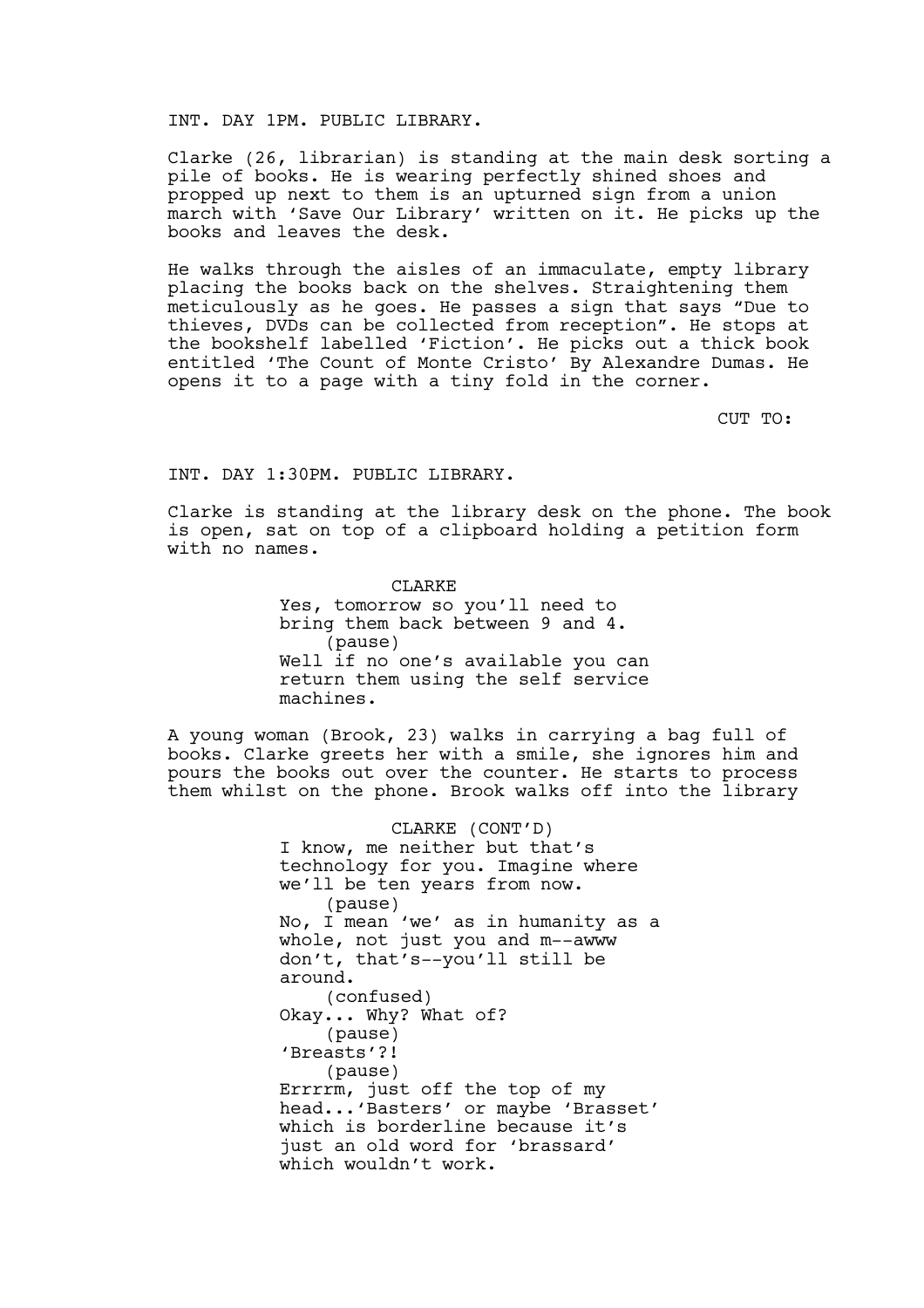One of the young woman's books flashes up on screen as being overdue.

> CLARKE (CONT'D) Oh, you mean a 'mammogram'. (calling out) Excuse me! (then back on the phone) Sorry could you hold on for one moment, thanks.

He rests the phone down on the counter. The young woman returns.

> CLARKE (CONT'D) Hi, sorry, this one is overdue. It's a day late. There's a late charge of 30p.

#### BROOK

Yeah sorry, it takes me half an hour to walk here so it seemed silly to come in to return one book and then come all the way back the next day with the others.

CLARKE Okay, but it's the rules.

She smiles.

BROOK

What if I got hit by a bus on my way here and was in a coma for 3 years?

CLARKE

When you woke up you could apply for special dispensation.

BROOK

Okay well I'm not asking for special dispensation. Just normal, run of the mill dispensation. 30p's worth of dispensation.

**CLARKE** You can apply for it, I can print you off a form.

## **BROOK**

...Great.

She walks back into the library. He puts the book back on the pile and notices its title. 'The Carers Handbook' he looks at the other books on the pile, most are about caring for someone who's ill but one is about coping with stress and depression. He turns and looks at her in the library.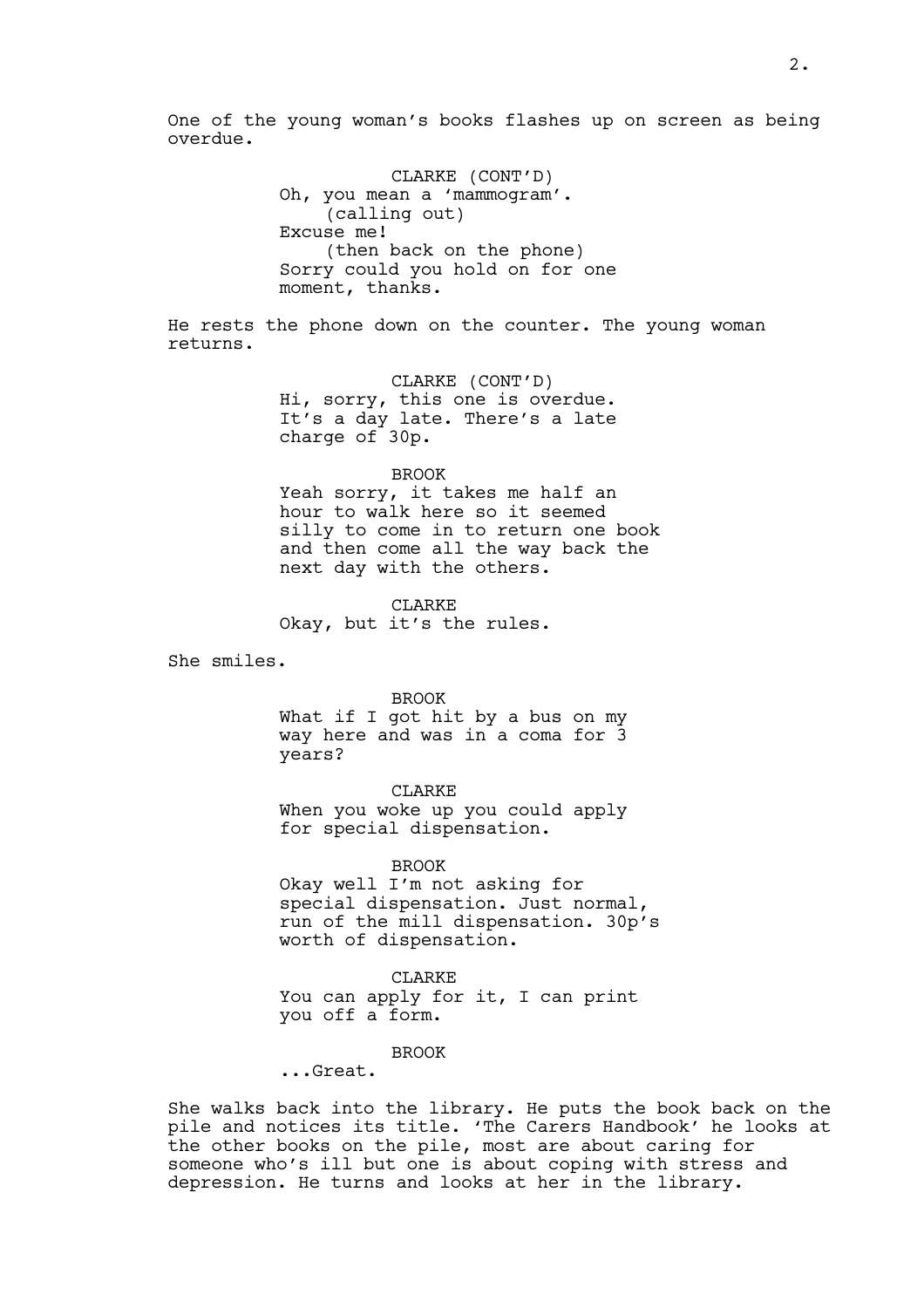He takes the book about depression and opens the cover to scan it. It has been taken out so many times the stamps have gone onto the next page. He opens the cover of his book 'The Count of Monte Cristo'. It's only been taken out twice.

CUT TO:

#### INT. MAIN LIBRARY.

Brook is looking at the 'Health and Wellbeing' section. Clarke stands near her sorting books and straightening things, trying to think of a way to approach her. Brook turns to him. (The following dialogue is spoken in hushed tones)

> BROOK Can you recommend any books about depression, anxiety, mental health stuff?

CLARKE (taken aback) Is it for you or...?

BROOK

Yeah.

CLARKE Err, I can tell you which are the most popular.

He starts to walk back to the desk but stops.

CLARKE (CONT'D) Oh, are you aware of the library closure the day after tomorrow? Which means you wont be able to withdraw any books, you can read them here though.

BROOK Closing for...?

CLARKE For good. Closing down.

BROOK

Why?

**CLARKE** 

No money.

She turns and looks at the books.

CLARKE (CONT'D) People not paying their late fees.

She smiles.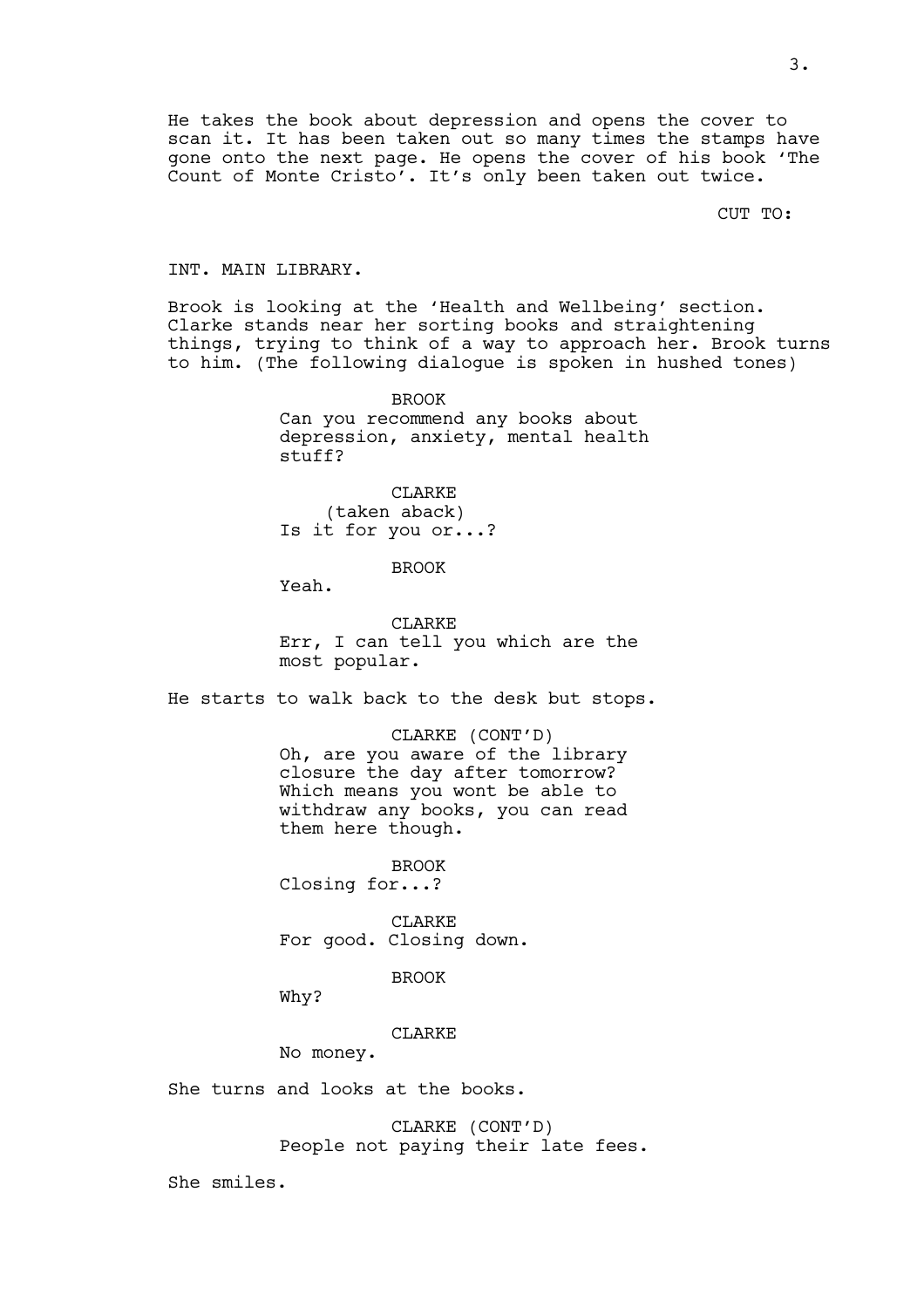BROOK I don't think 30p will save the library.

CLARKE No. It's symbolic though. People stopped caring. Still, it's a library, you'd think the people in charge could read a book on how to run a business.

He reaches for a nearby bookshelf.

CLARKE (CONT'D) There's enough of them.

He starts picking some out.

CLARKE (CONT'D) "Running Your Business Into the Pound", "Business as yo...usual" spelt 'Y.O.Usual'. Why does every book have to have a joke on the cover now? Desperate for attention.

He picks out another.

CLARKE (CONT'D) See, *this* is a proper book. No fancy colours and a statement title. That book to me says "Keep your best sellers lists, I'm a good book whether you read me or not"

Brook takes the book from him and reads the title.

BROOK "Once You Go Black You'll Never Go Back (Into The Red)."

She looks up at Clarke. He nods, completely oblivious. She smiles and puts the book back on the shelf. He picks it up and puts it in it's correct place.

> BROOK (CONT'D) What are you going to do when this place closes?

CLARKE I'll find something.

BROOK And it's the day after tomorrow?

CLARKE Yeah. Why do you think no one's here?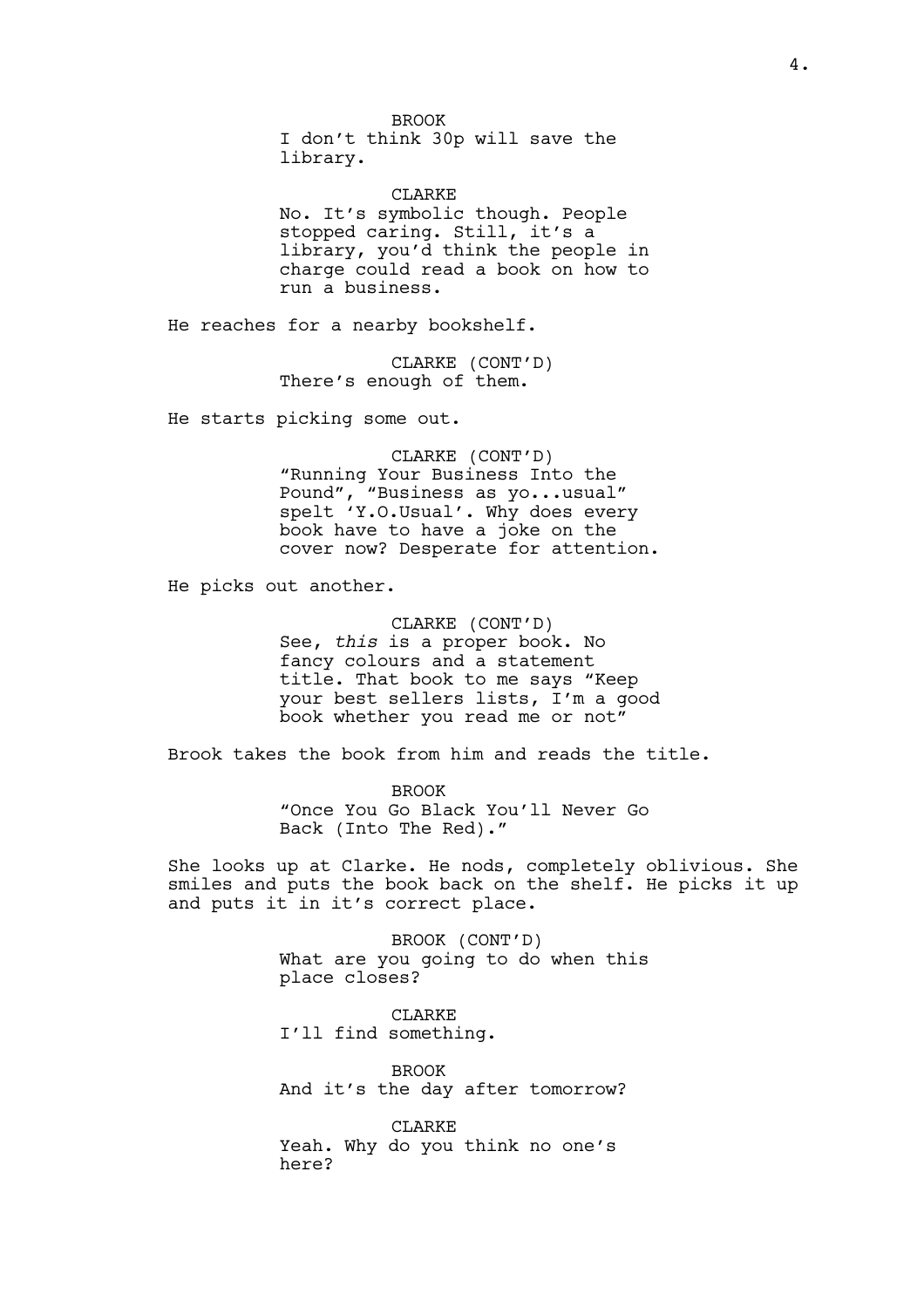BROOK There's no one else here? CLARKE No. She looks him in the eye. BROOK It's just me and you, in here? CLARKE (nervously) ...Yeah. There is a long pause as they look at one another. Then suddenly... BROOK (shouting at the top of her voice) TTTS! Clarke is in a state of shock. BROOK (CONT'D) (smiling) You do it. CLARKE Why? No, I can't. BROOK Yes you can. CLARKE What, 'tits'? BROOK No choose your own. A cheeky grin creeps across his face. CLARKE COCK! They both laugh. BROOK FUCK! They laugh again. Clarke's smile fades as he looks at a sign on the bookshelf reading "No book withdrawals after the 23rd due to library closure". BROOK (CONT'D)

Your turn.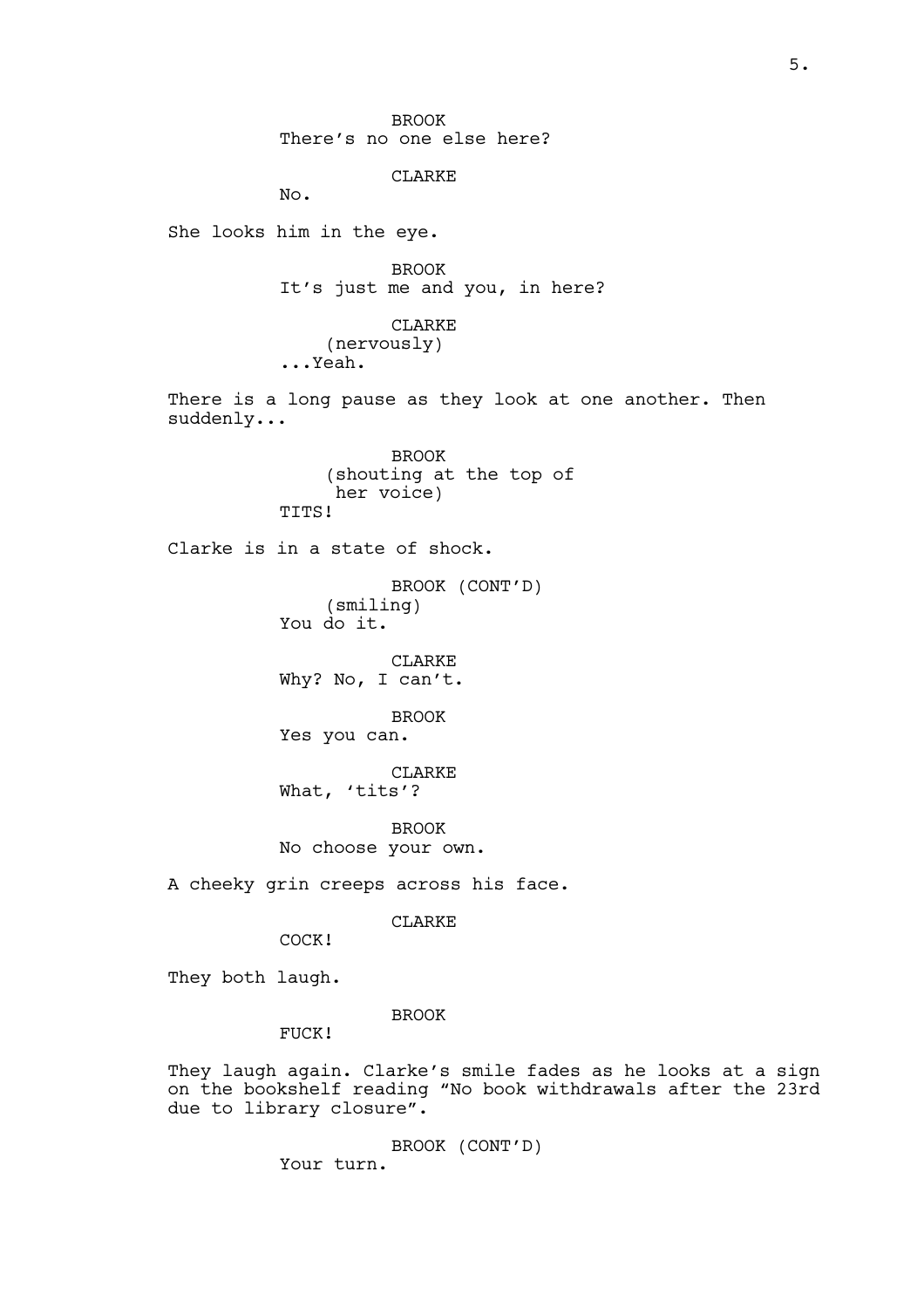He looks back at her with a questioning gaze. She smiles.

BROOK (CONT'D)

Together.

They both take a deep breath.

BROOK (CONT'D)

CLARKE

CUNT!

They both laugh and relax. Suddenly Clarke's face drops and he goes completely white.

CUNT!

BROOK (CONT'D)

What?

He sprints off and Brook follows him. He runs straight back to the desk and picks up the phone that's still resting on the counter.

> CLARKE Hello? Hi, sorry to keep you waiting. (pause) Yes...that was... er--

The phone cuts out, he turns around to see Brook smiling with her finger on the hook.

> CLARKE (CONT'D) Why did you do that?

BROOK I've always wanted to. Besides who cares? What are they going to do fire you?

CLARKE Yes, I could lose my redundancy money.

#### BROOK

Oh. Sorry.

He walks past her back into the library.

CUT TO:

INT. LIBRARY. HEALTH AND WELLBEING SECTION.

Brook is watching with a pile of books in her arms as Clarke looks through the bookshelf.

> CLARKE That doesn't belong here either.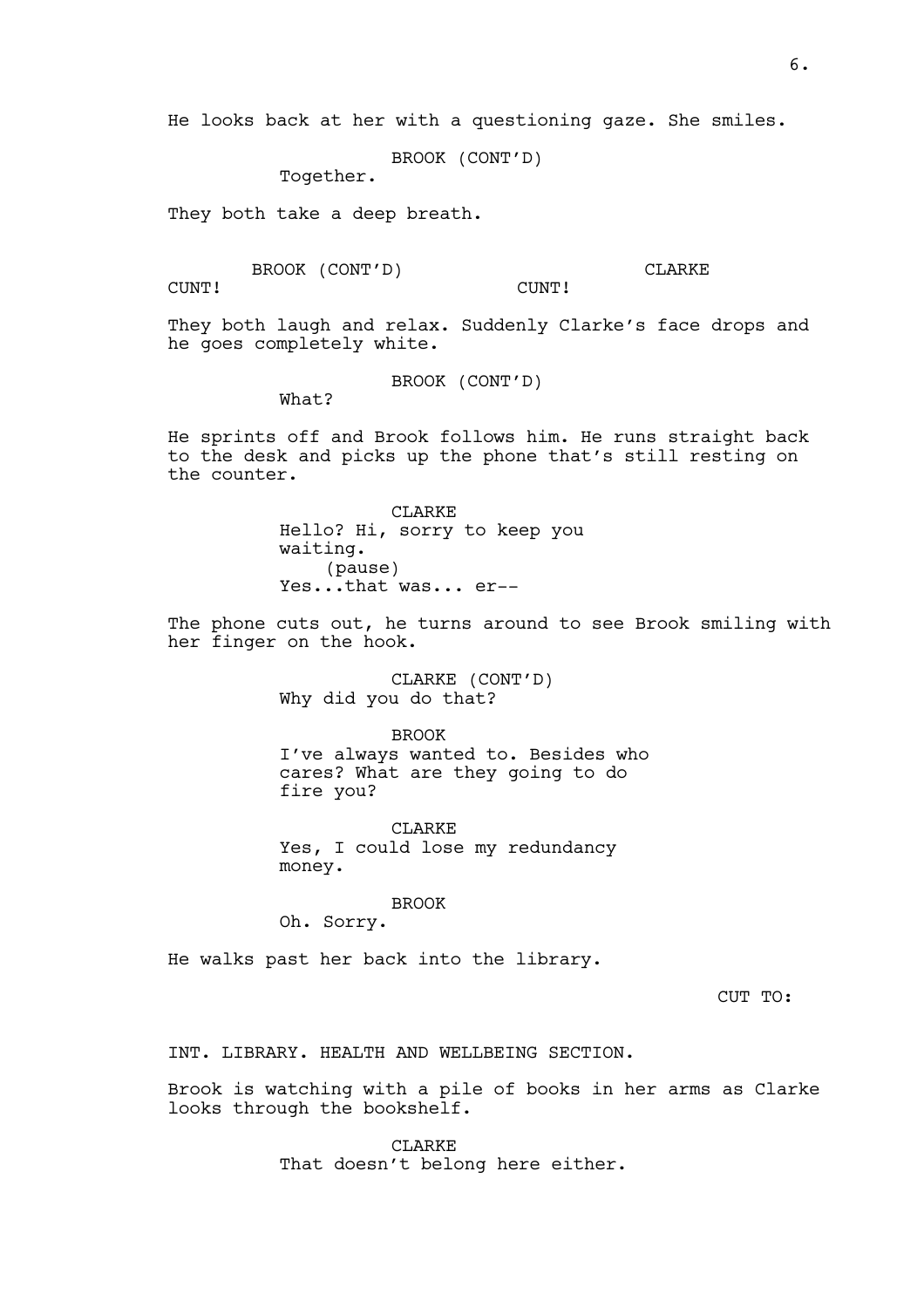BROOK

So far we've found lots of books in the wrong place but none that I should actually read.

#### CLARKE

We could spend half an hour looking for one book and find it. Or we can spend half an hour sorting the books and be able to find them all.

BROOK I only want one book.

CLARKE

For now, yeah.

BROOK You close the day after tomorrow.

He stops looking and takes half of her pile. They walk around the library putting the books they've collected back in their correct places. He points out where hers should go.

> BROOK (CONT'D) Have you made any plans for after?

CLARKE Why are you so interested in what I do after the closure?

BROOK

I don't know I'm just trying to relieve you of some of the shock, when the time comes.

CLARKE Well I can assure you, when the time comes I will relieve myself.

She smiles but doesn't say anything.

BROOK

What do you think about it? Do people need libraries anymore? I'm not being flippant, I want to know what you think.

He stops putting away books and turns to her.

CLARKE Look at those books you're holding. Do any of them look interesting?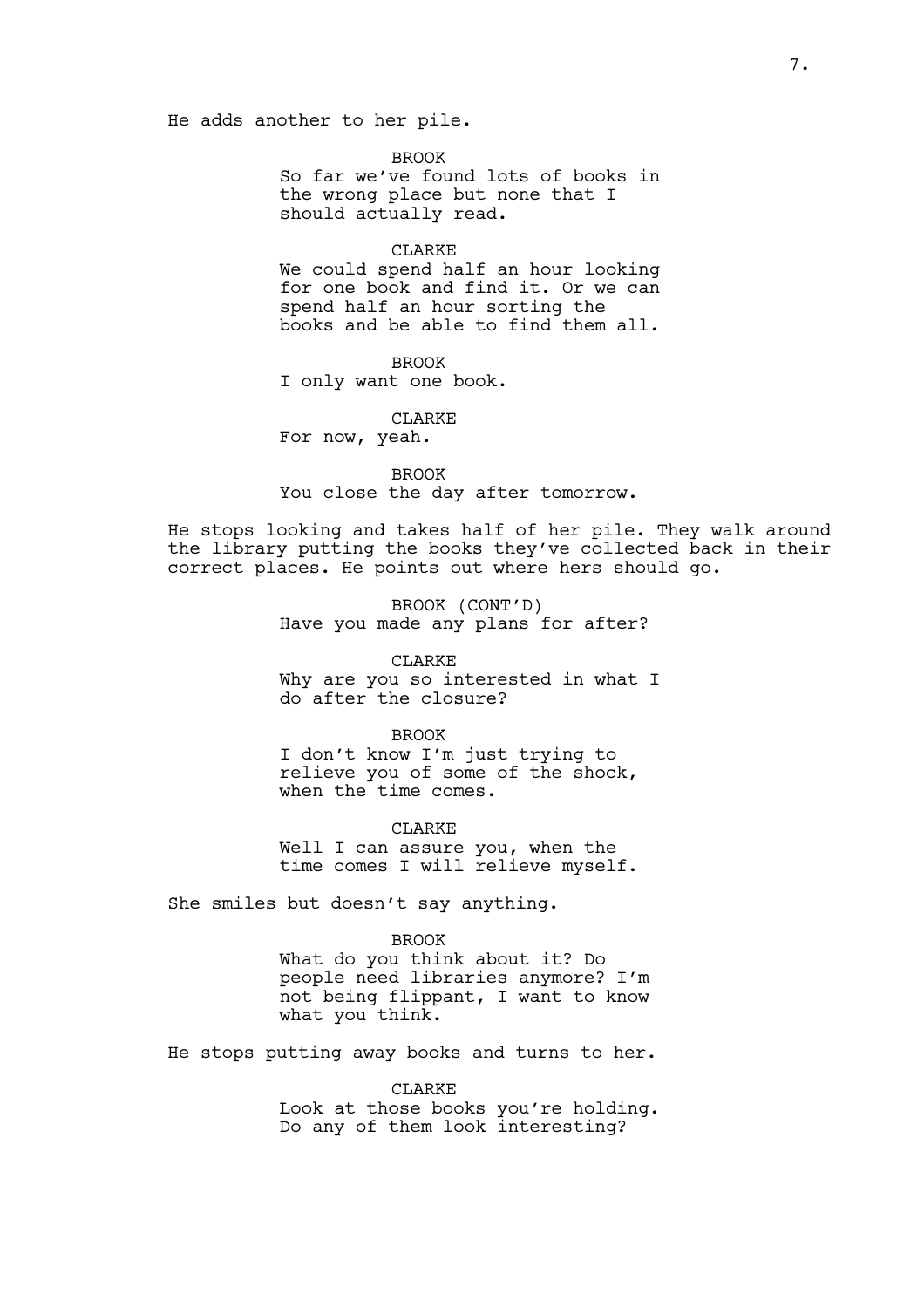BROOK They're all fiction, I don't really read fiction books.

CLARKE Just skim read the blurbs, which one seems the most interesting to you?

She reads the blurbs of each of them and holds one out.

CLARKE (CONT'D) That might be the last book that ever finds you.

BROOK

What do you mean?

### CLARKE

The libraries are going, then it'll be the bookshops. Soon people will have to find their books. They'll have to search for them online.

BROOK

What's wrong with that?

CLARKE

What happens when they don't know what to look for? They search 'Top ten books', 'best sellers list'. Soon enough everyone's going to the same list. Everyone's reading the same books. (pause)

Who's going to be writing the list?

He points to the book she's holding out.

CLARKE (CONT'D) This might be exactly what you didn't know you needed.

Brook thinks about it.

BROOK

Come on. Let's leave the rest. You don't start an essay on the last day of school. We have this whole place to ourselves. Let's do something interesting.

CLARKE

Like what?

She has a mischievous look in her eyes.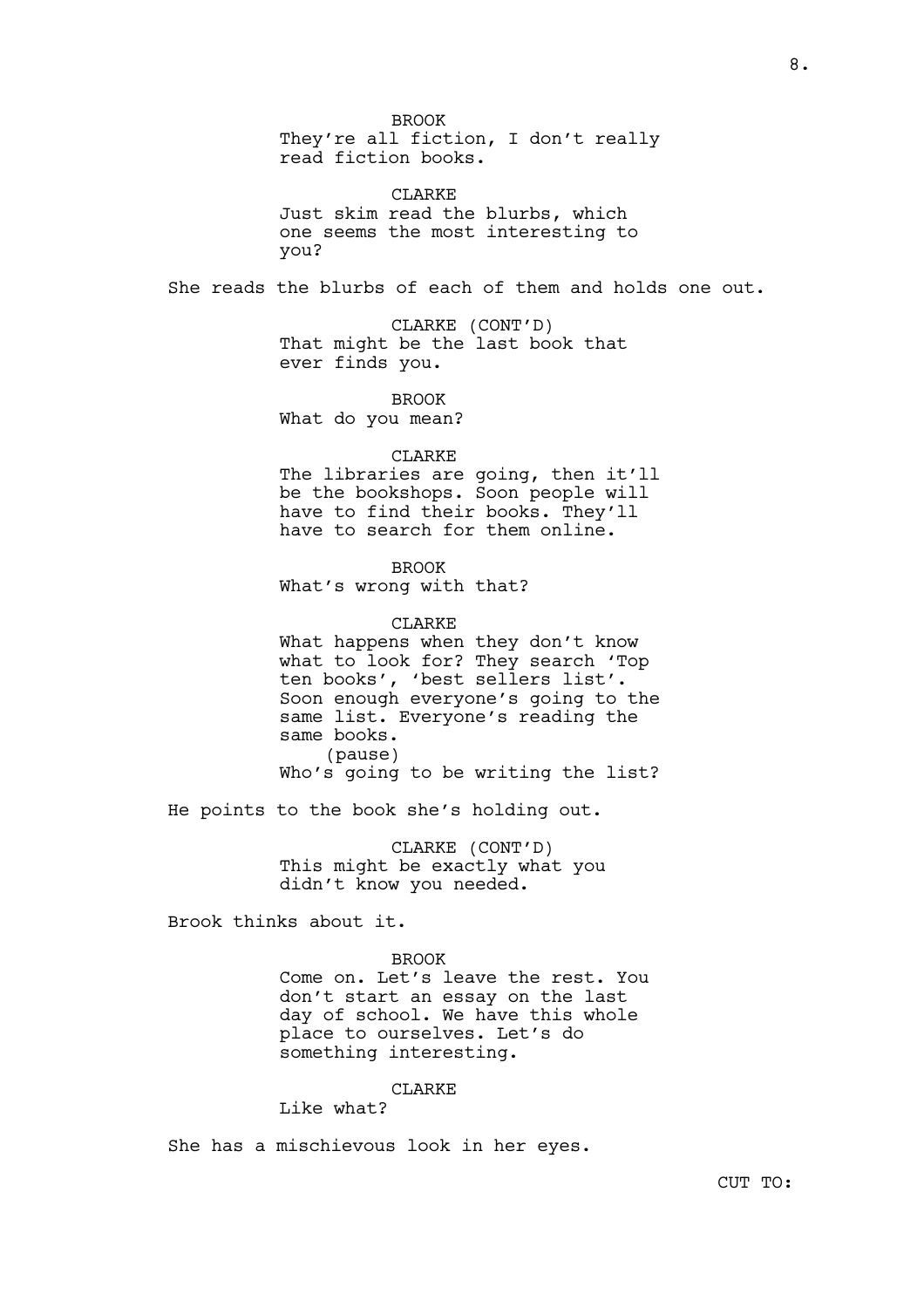## INT. LIBRARY.

They are standing at the reception area facing the main library.

> BROOK So I'll take the computer and you take books. The question is... (thinking) What is the biggest iceberg ever recorded? Ready? 3...2...

Brook jolts as if she's going to set off early. Clarke is so eager that he sets off.

> BROOK (CONT'D) Just kidding, come back, we'll go on zero.

#### CLARKE

I thought you were going to go early. You seem like the kind of person who would do it as a bit of harmless fun but it would actually jeopardise the experiment.

BROOK Stop calling it an experiment, it's a race. 3...2...1...0.

They both sprint off, Brook towards the computers and Clarke towards the geography section. She turns one on and he scans the shelves.

Clarke starts frantically pulling out books, reading their index and discarding them on the floor. Brooke is still waiting for the computer to boot up, tapping her feet, willing it to go faster. The log in page comes up but she rushes the password and gets it wrong.

> BROOK (CONT'D) Ahh! I got the password wrong. It's asking me to copy a code or something.

CLARKE Just look at the picture and write what you think it says. It's just a security thing to test that you're a human.

She carefully types in the code but gets it wrong.

### BROOK

# I got it wrong.

She sits back, lifts her hands up and studies them.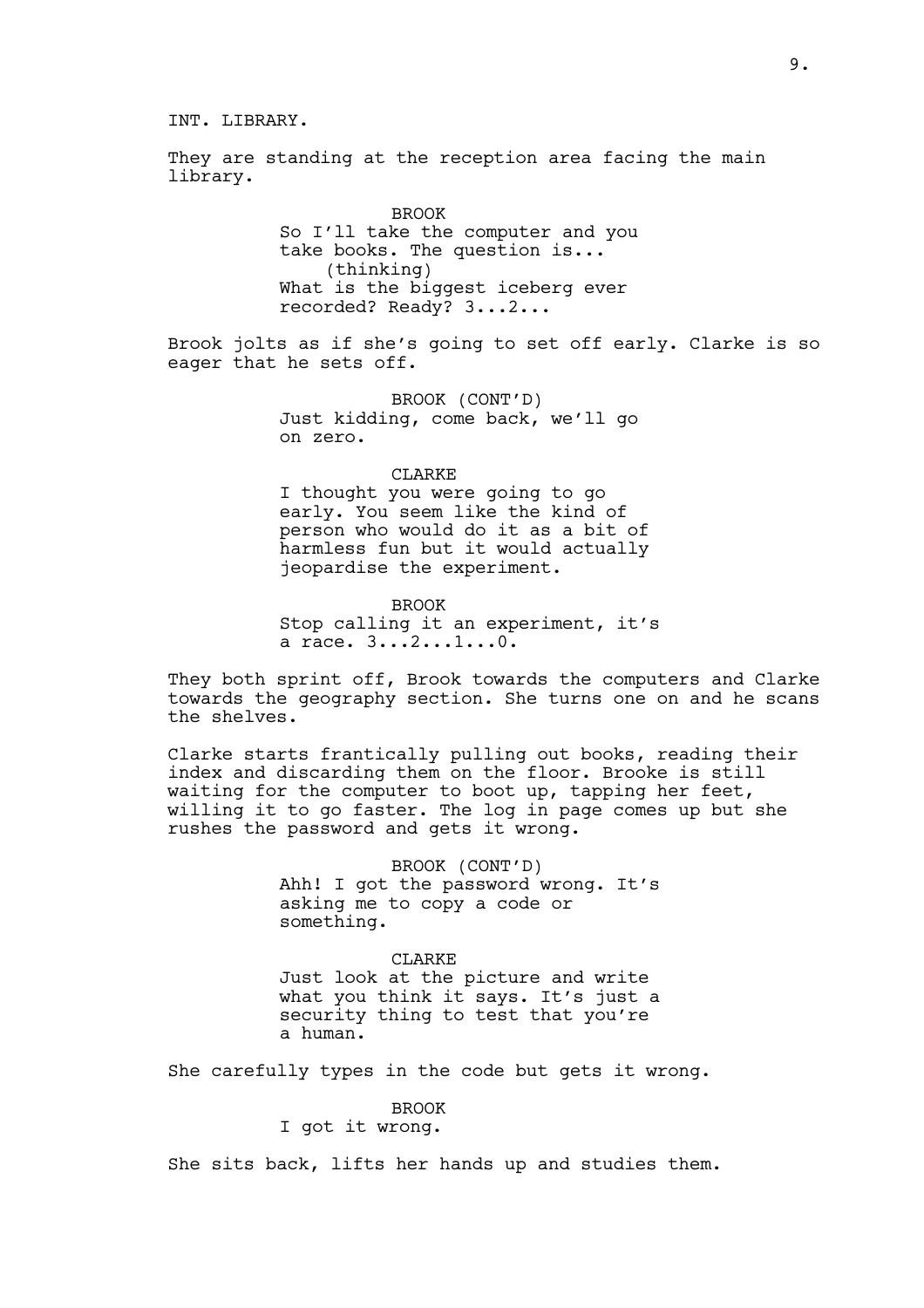BROOK (CONT'D) (worried) What does that mean?

Clarke laughs before returning to the hunt. He spots a promising book.

## CLARKE

Here we go.

Brook gathers herself and logs in. She opens a web browser but it's too late.

> CLARKE (CONT'D) 11,000 square kilometers! 11,000 square kilometers. Iceberg B-15. Ha!

He kisses the book in excitement. Brook walks over.

BROOK You were lucky.

CLARKE A real man makes his own luck. I plan to breed magpies and keep them in pairs.

BROOK Well congratulations, it's a victory for books.

He looks around him at the discarded books scattered across the floor. His smile fades.

> CLARKE But at what cost?

She laughs then takes his arm and leads him away.

CUT TO:

INT. LIBRARY.

Brook and Clarke are standing at opposite sides of a long bookshelf. On the floor directly below they have constructed 'battleships' using books on either side. They are taking it in turns to push a book through, trying to make it drop onto the other's 'battleship'.

> CLARKE I'll go first.

He pushes one through.

CLARKE (CONT'D) What's your name?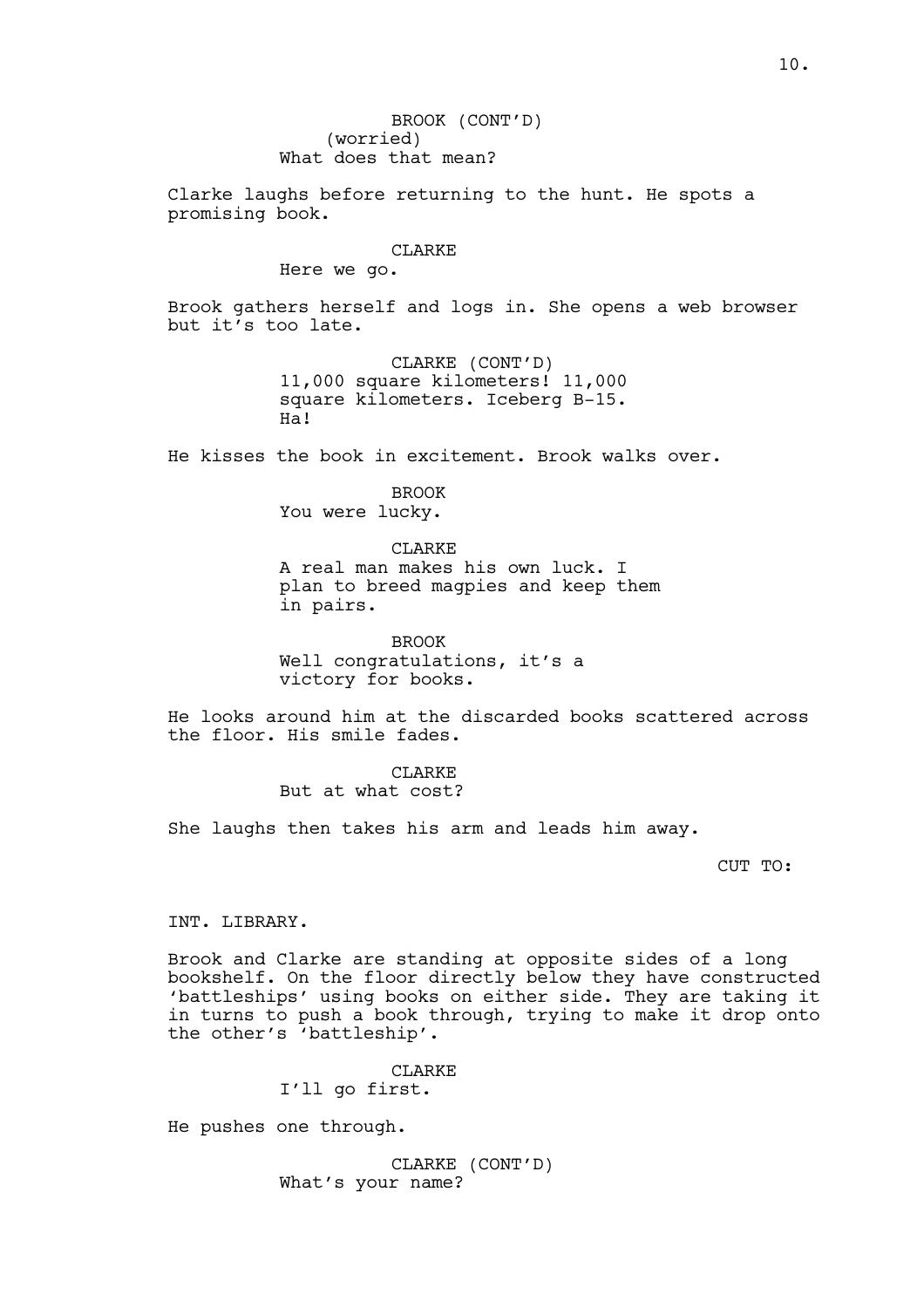BROOK

Don't.

CLARKE

What?

BROOK It's a rubbish question. Is my name going to tell you much about who I am?

He is shocked.

CLARKE No, I guess not.

BROOK

Miss.

She takes her turn.

CLARKE

Miss. So why did you come here? I've never seen you before.

BROOK

My Internet got... my Internet has gone down temporarily. I came to use the computer and thought I'd take some books back so I had something to do at home. Why does a man in his twenties become a librarian?

CLARKE

Because I like it. I like books.

He pushes one through.

BROOK Don't you have books at home?

CLARKE

Yeah.

BROOK Miss. So it's not the books.

CLARKE I don't really read them at home though.

BROOK

Why not?

CLARKE I don't know.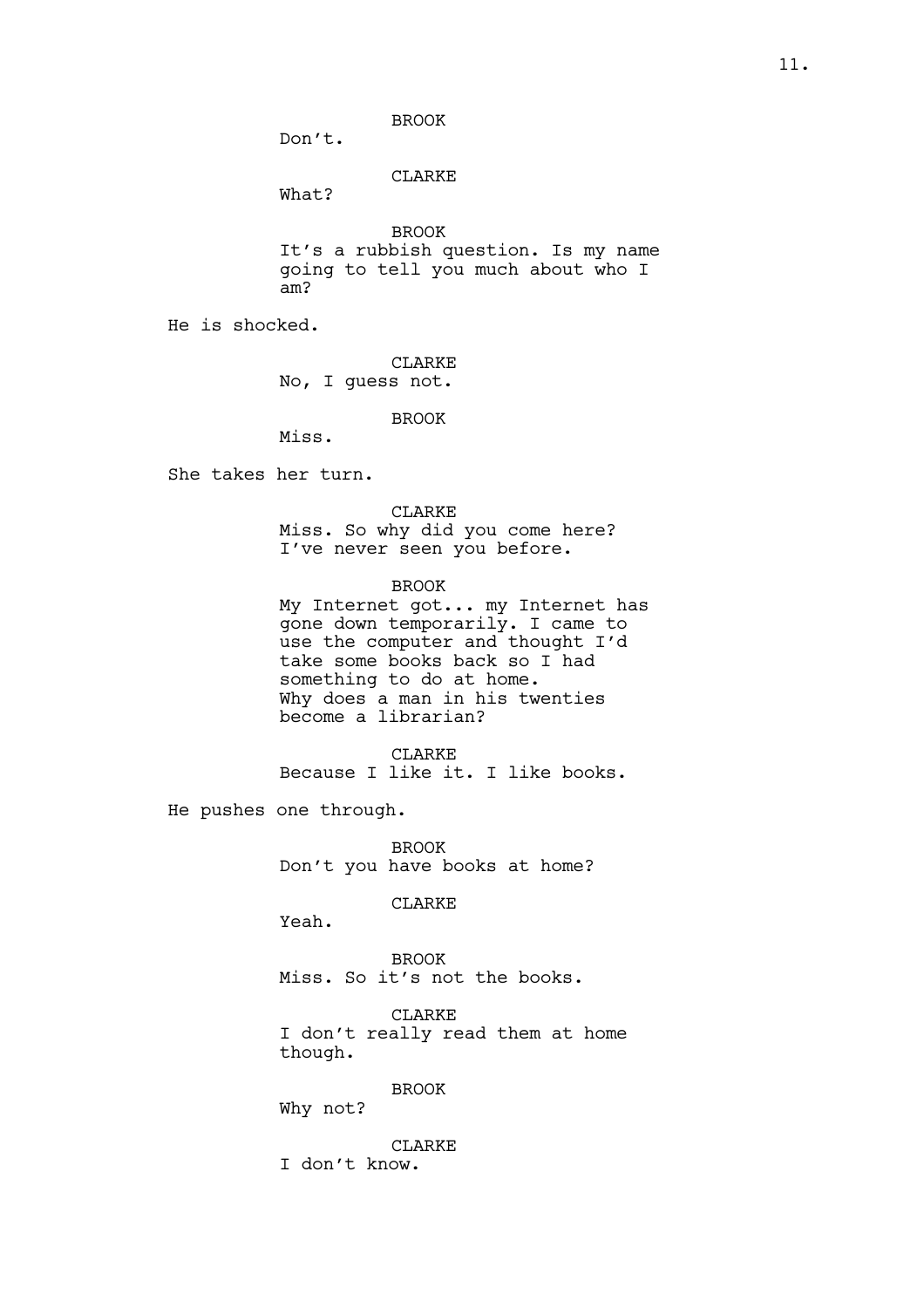BROOK Don't just answer 'I don't know' straight away. If you don't know, find out, think about it, then answer. Why don't you read at home?

CLARKE But I don't know. Miss.

BROOK I believe you, but you answered straight away again. Why don't you read at home?

CLARKE (pauses) ...It's too noisy.

She pushes one through.

CLARKE (CONT'D) Are you a carer for someone?

BROOK Yes. My mum. She has Parkinson's. Why is your house noisy?

CLARKE (pause) I have a big family. Two brothers, a sister and two step sisters, mixture of ages. Chaos. Do you look after her on your own?

Miss. BROOK

Yes. Why do you like reading?

He pushes a book through.

### CLARKE

I can't explain it to someone who doesn't read fiction. Why don't you read fiction?

### BROOK

I'm not a big reader so I feel like, if I'm going to do something as boring as reading I might as well learn from it. Miss.

## **CLARKE**

Just because it's not written in bullet points and facts doesn't mean you won't learn something. Every single story has a different message in it. (MORE)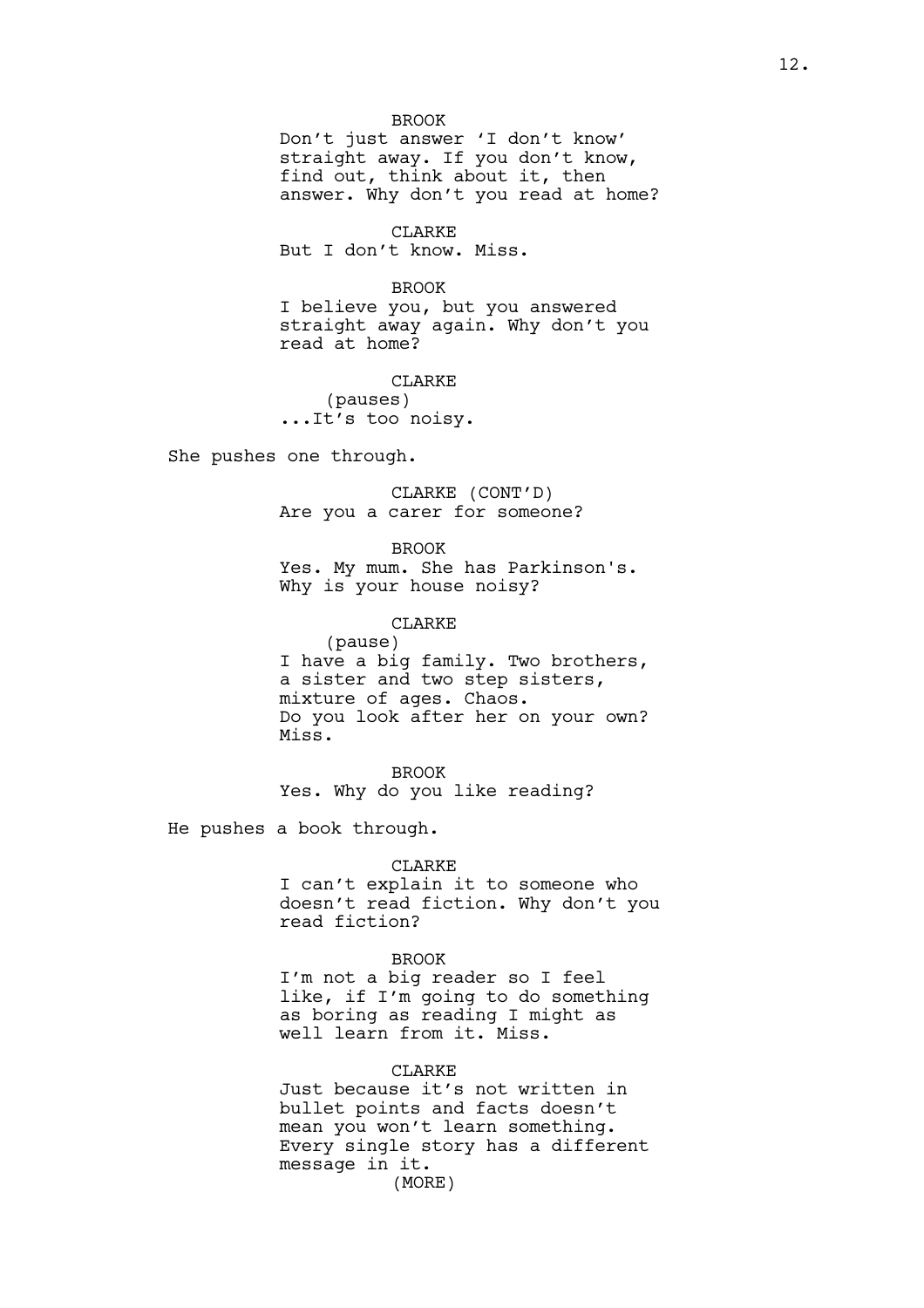You're only ever one new experience away from being a slightly different person. That's what books are, that's what this place is, a gateway to thousands of tiny new experiences.

She takes her turn.

#### BROOK

That's nice. Did you come up with that?

CLARKE I read it. You should try one. Miss.

**BROOK** 

Maybe.

He takes his turn.

CLARKE Why won't you tell me your name? Why don't you want to know mine?

BROOK

I like the simplicity of this. It's undiluted. Just one afternoon. I know I'm romanticising it but why not? Let's romanticise it. Let's never see each other again.

CLARKE

What?

BROOK

Let's protect it. A perfect, unspoilt, oasis of a memory. No matter who we meet or what we go on to do, we'll always think about this afternoon and wonder about that stranger, who knew me better than anyone.

CLARKE

But it could be more than one afternoon, we might have a perfect week, month...who knows?

**BROOK** I don't have a week or a month. I have an afternoon.

Brook pushes another book through.

CLARKE What about your dad? Where's he?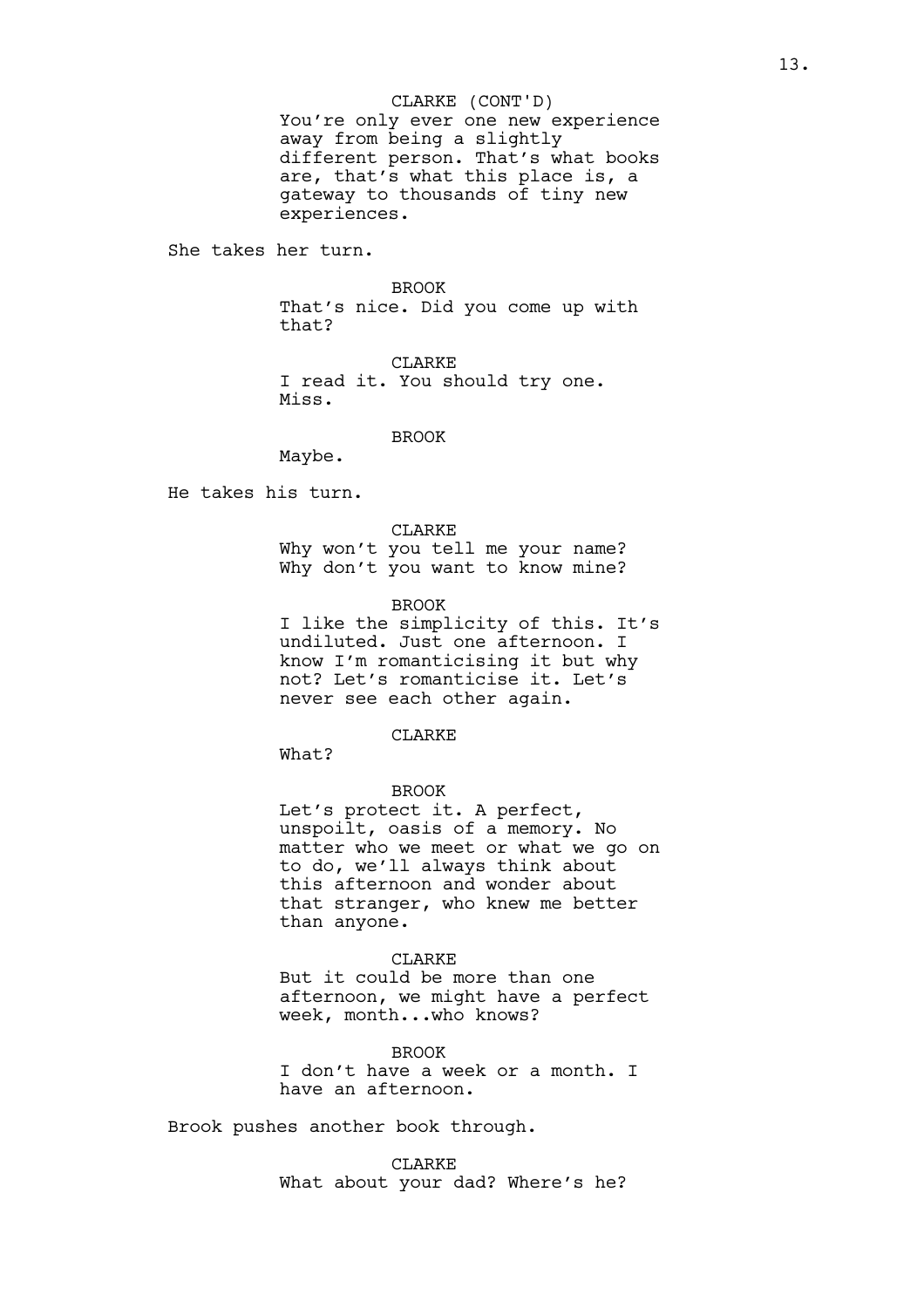BROOK Now you're asking good questions.

CLARKE Are you depressed?

They stop pushing books through.

BROOK (pauses) ...I don't know.

There's a silence between them.

BROOK (CONT'D) Oh this is useless.

She uses both hands and pushes as many books through as she can.

CLARKE

Oi!

BROOK The loser has to tidy up.

She continues pushing books through. Clarke runs to the end of the bookshelf and round to her side.

## CLARKE

Tsunami!

He charges towards her 'battleships' then very gently knocks them over with his foot.

> BROOK Disqualified. You're disqualified.

CLARKE You broke the rules of engagement first, you're disqualified.

She pauses, knowing she can't argue. Then runs off.

### BROOK

Abandon ship.

Clarke follows.

CUT TO:

### INT. IN THE CHILDREN'S LIBRARY.

They both collapse on bean bags, there is a short silence between them as they look up at the ceiling.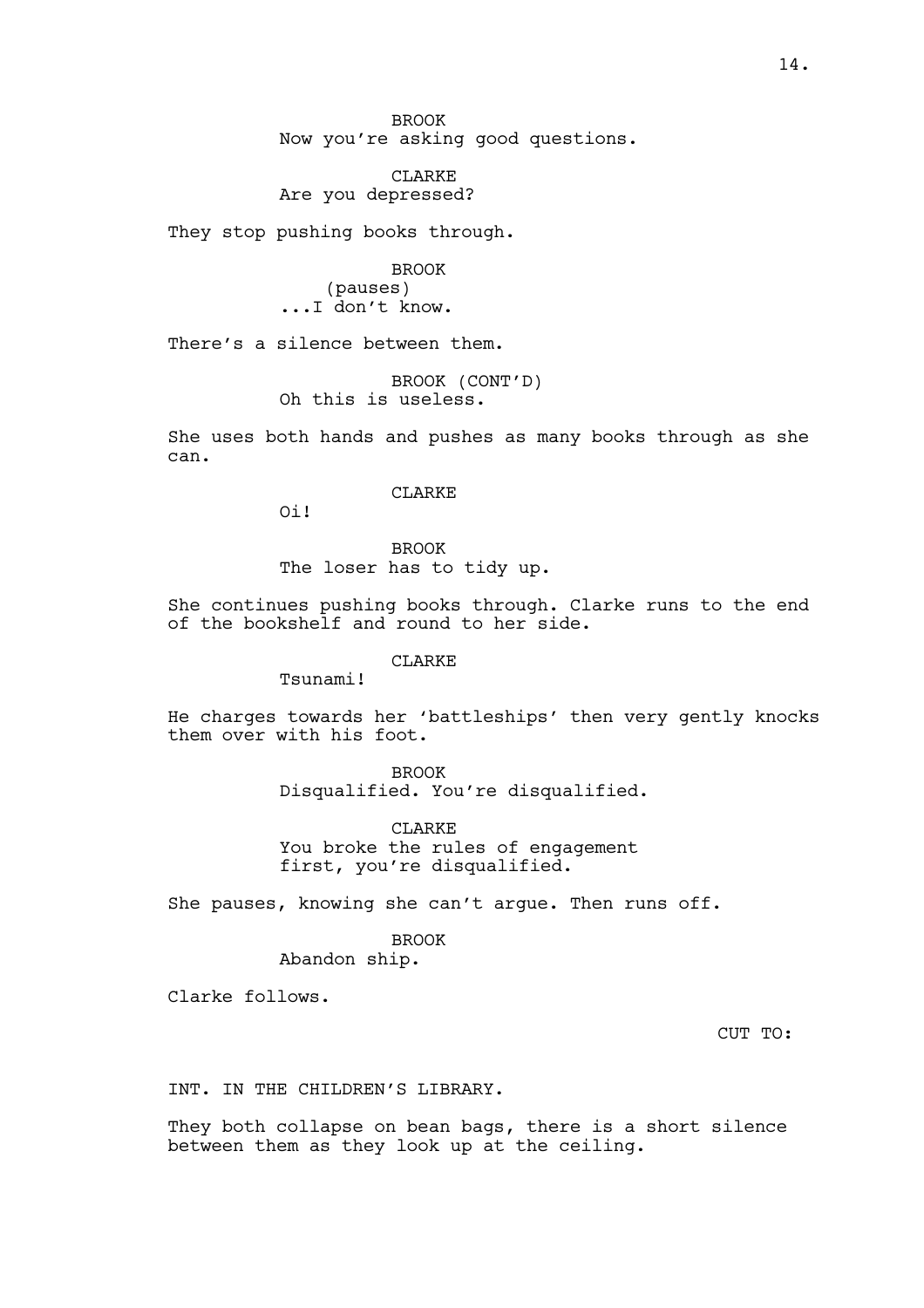BROOK I used to come here with my mum when I was younger.

CLARKE

Me too.

BROOK Maybe we've met before.

He smiles.

CLARKE Maybe our parents have met before.

She smiles.

CLARKE (CONT'D) What did you read?

BROOK

My favourite was 'The Tiger Who Came To Tea'. It was silly. I loved it.

## CLARKE

Fiction.

BROOK Probably the last one I read. (smiles) So what's the message in 'The Tiger Who Came To Tea' then?

CLARKE

There will be one.

BROOK What did you read?

CLARKE A lot. Most of them probably.

BROOK You've been coming here your whole life?

CLARKE

Every week.

BROOK That's such a big part of your life just not being there anymore. Are you not scared?

CLARKE We've known for a while. I've had time to prepare.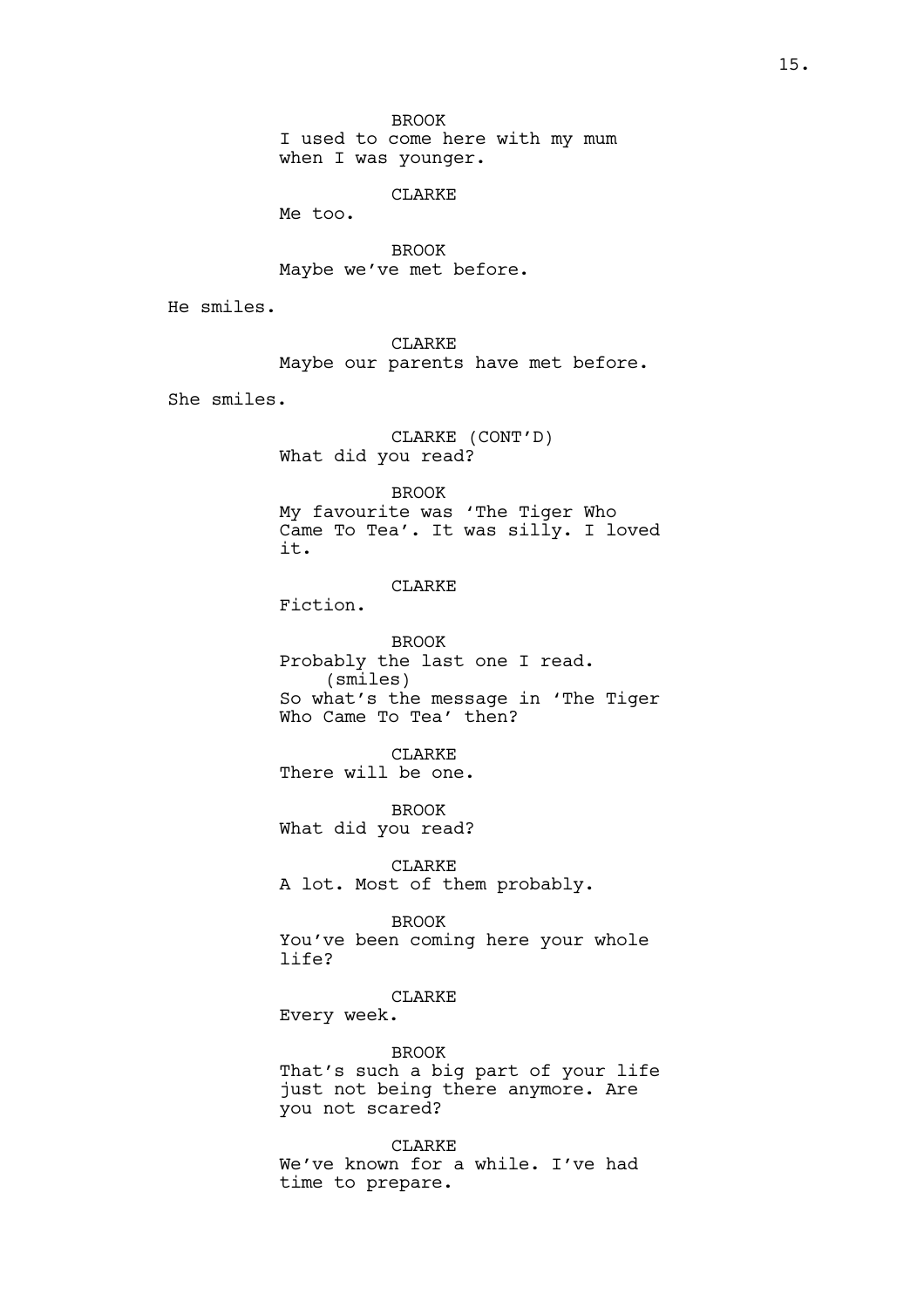BROOK Are you prepared?

### CLARKE

No.

She reaches out and holds his hand. They both stare up at the ceiling.

Suddenly an alarm goes off in the main library.

CLARKE (CONT'D) What's that?

She sits up.

BROOK Shit! What's the time?

CLARKE

Half four.

She darts up and runs into the main library.

CLARKE (CONT'D)

Why?

He follows her. She retrieves her bag, the alarm is coming from her phone. She turns it off.

> BROOK I have to go.

CLARKE

Right now?

BROOK

Yes.

She walks to the door, he follows. She stops when she gets there and turns to him. She hugs him.

CLARKE

Bye, stranger.

She opens the door then stops.

BROOK Maybe I should take a contact detail so I can get in touch to pay that 30p I owe.

CLARKE Oh no, don't be silly. I was being a jobsworth. Honestly don't worry about it.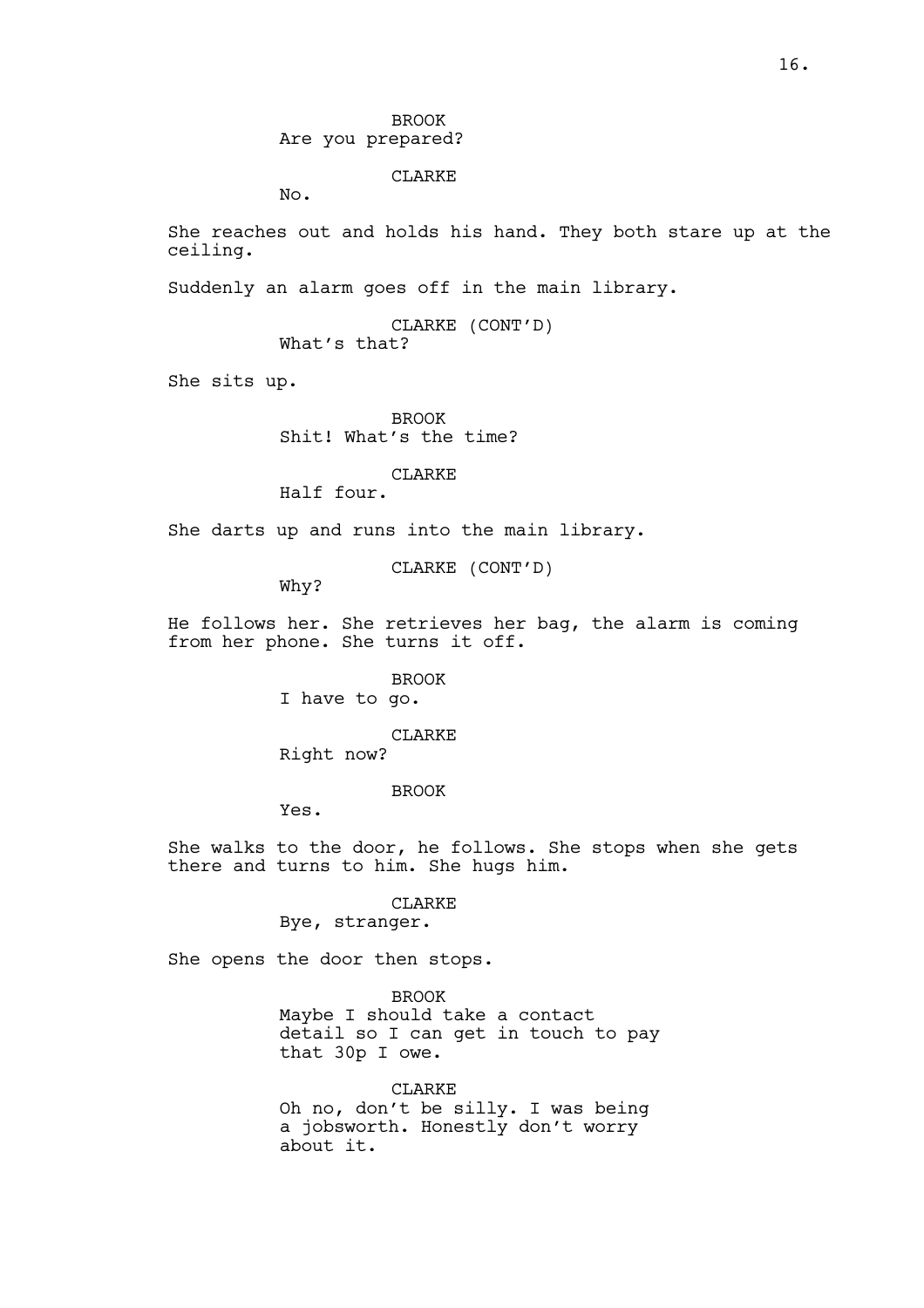BROOK Okay... but it's the rules.

CLARKE (oblivious) Forget it, please. It's the least I can do.

She opens the door to leave.

CLARKE (CONT'D) Hey. You should take this.

He holds out the fiction book she read the blurb of earlier.

BROOK The library needs it.

CLARKE Not any more. Besides, it's damaged.

He goes to rip out the blank pages in the front of the book but can't bring himself to. Instead he makes a tiny tear in the corner of the page. She smiles and takes it.

> BROOK Do me one more favour?

He looks at her, questioningly.

BROOK (CONT'D) Don't tidy up.

He smiles and she walks out.

CUT TO:

EXT. THE DAY OF CLOSURE. OUTSIDE THE LIBRARY.

Workmen are measuring the windows and preparing to board them up. Brook walks past and enters the library.

CUT TO:

INT. INSIDE THE LIBRARY.

Brook walks in and looks around anxiously for Clarke. She can't see anyone except an old lady trying to use the self service machine. A female voice calls out.

**LIBRARIAN** 

Hello there.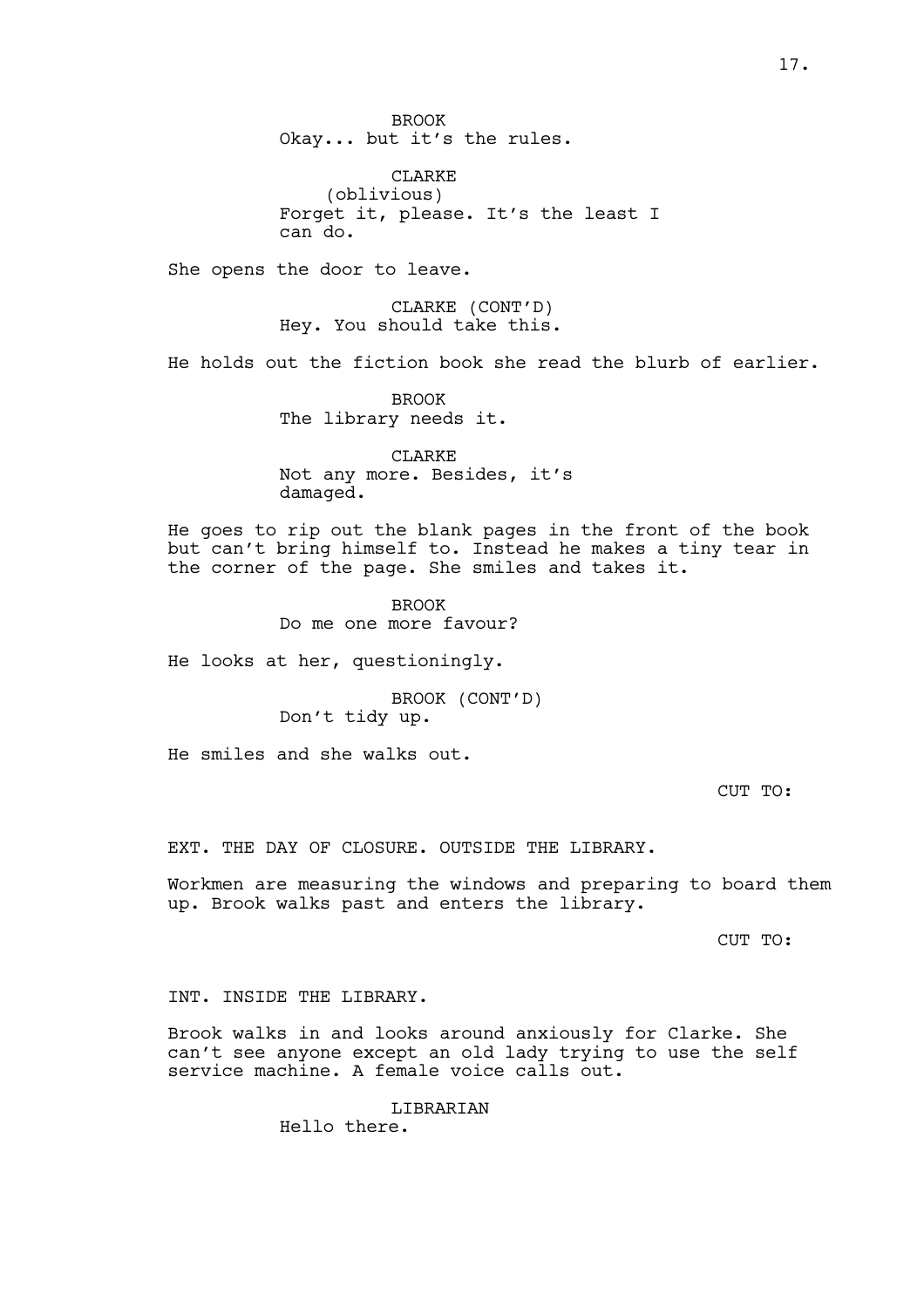It's a different librarian, she is on the floor of the main library clearing up books from their game of 'bookshelf battleships' the day before. Brook is disappointed but politely responds.

#### BROOK

Good morning.

She looks at the books on the floor that he didn't tidy up and smiles.

> LIBRARIAN Are you aware that the library is closing today?

> BROOK Yes, is it okay to read one here?

### LIBRARIAN

That's fine.

She smiles and walks past to the 'Health and Wellbeing' section. She looks at it for a while before moving on to another section, the fiction books. She stares at the bookshelf, deep in thought.

> LIBRARIAN (CONT'D) Are you looking for something in particular?

Brook turns to the librarian.

BROOK No. I'm not. Thank you.

Her trance is broken by the sound of drilling from the builders outside. She looks up at the window as the light is blocked then around at the empty library.

She walks back over to the 'Health and Wellbeing' section, picks out a book called 'Stress, Anxiety and Depression' and walks off into the children's library.

CUT TO:

INT. CHILDREN'S LIBRARY.

She sits down on the bean bag and starts to read the book. As she settles, she notices something on the beanbag that Clarke sat on. It's a book. She picks it up, the book is entitled "The Tiger Who Came To Tea". She smiles and opens it. Inside the cover there is a piece of paper with a message written on it. It says:

"0784786885, incase you ever have another afternoon...